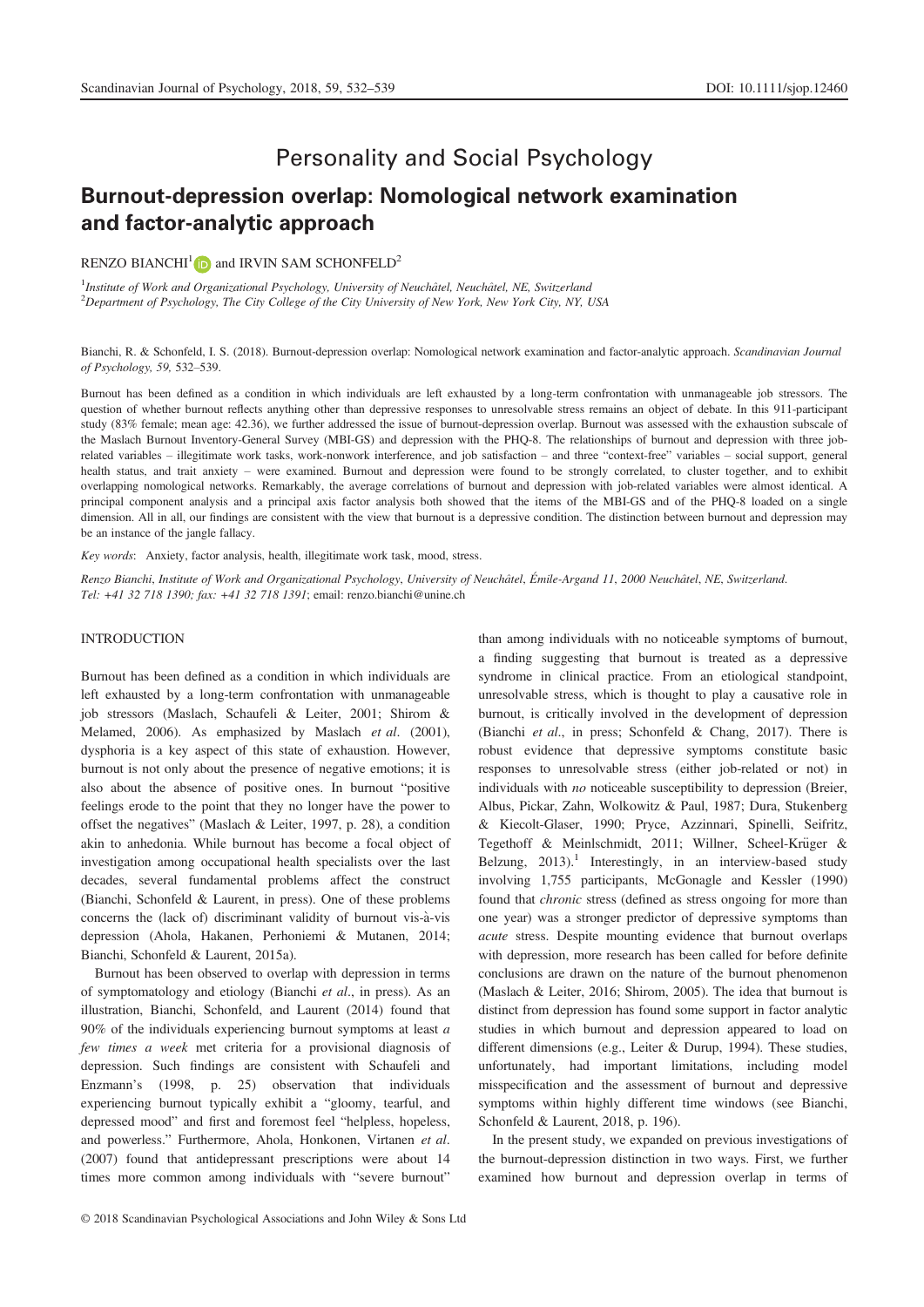nomological networks. Second, we submitted two popular measures of burnout and depression to a principal component analysis (PCA) and a principal axis factor analysis (PFA) while standardizing the time window of these measures. PCA and PFA differ in the employed communality estimates. To put it in a nutshell, PFA derives a mathematical model to identify latent variables that explain relationships among the observed variables. By contrast, PCA provides a means of developing linear composites of the observed variables (e.g., survey items) to create scales reflecting single constructs. For the purpose of our nomological-network examination, we focused on the relationships of burnout and depression with three job-related variables – illegitimate work tasks, work-nonwork interference, and job satisfaction – and three "context-free" variables – social support, general health status, and trait anxiety. Based on the state of the art, we expected burnout and depression to correlate strongly with one another and to show the same pattern of correlations with both jobrelated and context-free variables. In addition, we hypothesized that the measures of burnout and depression under scrutiny would give rise to a single dimension in our PCA and our PFA. Clarifying the issue of the burnout-depression distinction is important at a theoretical level – e.g., in terms of conceptual parsimony – and a practical level – e.g., in order to design effective interventions.

# METHODS

## Study sample and recruitment procedure

Schools administrators working in three French school districts were contacted by e-mail in November 2017. The school districts in question included a little more than 6,000 schools. School administrators were invited to respond to an Internet survey, reachable through a dedicated weblink, and to forward our e-mail to the other educational staff of their schools to offer them the possibility of completing our Internet survey as well. The Internet survey comprised measures of depression, burnout, illegitimate work tasks, work-nonwork interference, job satisfaction, social support, general health status, and trait anxiety and a brief sociodemographic questionnaire.

To be eligible for the study, being currently employed as an educational staff member was the only criterion. Participation was voluntary and involved no compensation. The study was conducted in accordance with the ethical standards of the institutional research committee of the University of Neuchâtel as well as with the 1964 Helsinki declaration and its later amendments. A total of 911 educational staff took part in the study ( $M_{\text{AGE}} = 42.36$ ,  $SD_{\text{AGE}} = 10.20$ ; 83% female). The study sample mainly included teachers (64%), administrators (16%), professionals having both teaching and supervisory charges (13%), administrative assistants  $(5\%)$ , and education advisers  $(1\%)$ . The few remaining participants were education assistants, school psychologists, and school nurses. Participants' mean length of employment was 15.01 years  $(SD = 10.22)$ . Most participants (85%) reported to be currently involved in a conjugal/romantic relationship.

## Measures

Depressive symptoms were assessed with the PHQ-8 (sample item: "Little interest or pleasure in doing things." Kroenke, Strine, Spitzer et al., 2009;  $\alpha$  = 0.89). The PHQ-8 has been developed on the basis of the PHQ-9 (Kroenke & Spitzer, 2002), a measure of depression used in several hundred published studies and translated into more than 30 languages since its original validation study in 2001 (Kroenke, Spitzer & Williams, 2001; Kroenke et al., 2009). The only difference between the two questionnaires is that the PHQ-8 does not contain the item related to suicidal or self-injurious thoughts (item 9) that is contained in the PHQ-9. There is evidence that the deletion of this item has only a minor effect on scoring because: (1) suicidal or self-injurious thoughts are fairly uncommon in the general population and (2) the ninth item is by far the least frequently endorsed item of the PHQ-9 (Kroenke & Spitzer, 2002; Kroenke et al., 2009). The use of the PHQ-8 has been recommended when conducting Internet surveys, notably because investigators are not able to provide adequate intervention in such contexts (Kroenke & Spitzer, 2002; Kroenke et al., 2009). The PHQ-8 relies on a 4-point rating scale, from 0 for not at all, to 3 for nearly every day. Consistent with the diagnostic criteria for major depressive disorder of the Diagnostic and statistical manual of mental disorders, fifth edition (DSM-5; American Psychiatric Association, 2013), respondents are asked to report how they felt over the past two weeks. The PHQ-8 has shown satisfactory psychometric and screening properties in the general population (Kroenke et al., 2009). We submitted the items of the PHQ-8 to a PCA. A onecomponent solution emerged (Kaiser-Meyer-Olkin measure of sampling adequacy = 0.91; Bartlett's test of sphericity:  $p < 0.001$ ; explained variance: 56%; loading indices ranging from 0.69 to 0.81). When submitting the items of the PHQ-8 to a PFA, a one-factor solution emerged (explained variance: 50%; loading indices ranging from 0.63 to 0.78).

Burnout symptoms were assessed with the exhaustion subscale of the Maslach Burnout Inventory-General Survey (MBI-GS; Maslach, Jackson & Leiter, 2016). Exhaustion constitutes "the central quality of burnout and the most obvious manifestation of this complex syndrome" (Maslach et al., 2001, p. 402), is the only aspect of burnout that is common to all conceptualizations of the entity (Bianchi et al., 2015a; Kristensen, Borritz, Villadsen & Christensen, 2005; Shirom & Melamed, 2006), and appears as the sole characteristic of burnout that is not specific to any particular cultural group (Schaufeli, 2017). The exhaustion subscale of the MBI-GS consists of five items (e.g., "I feel tired when I get up in the morning and have to face another day on the job."  $\alpha = 0.89$ ). The response alternatives of the MBI-GS ordinarily cover the previous 12 months (Maslach et al., 2016). To control for the potential effects of the time windows used, the response format for burnout symptoms was adjusted to match the twoweek time period used for the response alternatives of the PHQ-8. Such temporal standardizations have been recommended in order to enhance the validity of the burnout-depression comparison (see Bianchi, Verkuilen, Brisson, Schonfeld & Laurent, 2016; see also Bianchi & Brisson, in press). The MBI-GS is a measure of reference in burnout research and allows the investigator to assess burnout symptoms in virtually any occupational group (Maslach et al., 2016). A PCA of the items of the exhaustion subscale of the MBI-GS resulted in a one-component solution (Kaiser-Meyer-Olkin measure of sampling adequacy = 0.86; Bartlett's test of sphericity:  $p < 0.001$ ; explained variance: 70%; loading indices ranging from 0.82 to 0.86). A PFA of the items of the exhaustion subscale of the MBI-GS resulted in a one-factor solution (explained variance: 63%; loading indices ranging from 0.76 to 0.83).

Illegitimate work tasks were assessed with the Bern Illegitimate Tasks Scale (BITS; Semmer, Jacobshagen, Meier et al., 2015). The BITS consists of eight items ( $\alpha$  = 0.89), equally divided into an unreasonable tasks subscale (e.g., "Do you have work tasks to take care of, which you believe should be done by someone else?";  $\alpha = 0.89$ ) and an unnecessary tasks subscale (e.g., Do you have work tasks to take care of, which keep you wondering if they make sense at all?";  $\alpha = 0.79$ ). The two subscales correlated .65 in our study. Each item was rated from 1 (very rarely) to 5 (very often). We submitted the eight items of the BITS to a PCA that yielded a one-component solution (Kaiser-Meyer-Olkin measure of sampling adequacy = 0.89; Bartlett's test of sphericity:  $p < 0.001$ ; explained variance: 56%; loading indices ranging from 0.59 to 0.83). When submitting the eight items of the BITS to a PFA, a one-factor solution emerged (explained variance: 51%; loading indices ranging from 0.52 to 0.81).

Work-nonwork interference, job satisfaction, social support, general health status, and trait anxiety were each assessed with one-item measures relying on a seven-point rating scale. The items were as follows: "Do the demands in your work affect your personal life in a negative way?" (from no, not at all, to yes, very clearly); "Overall, how satisfied are you with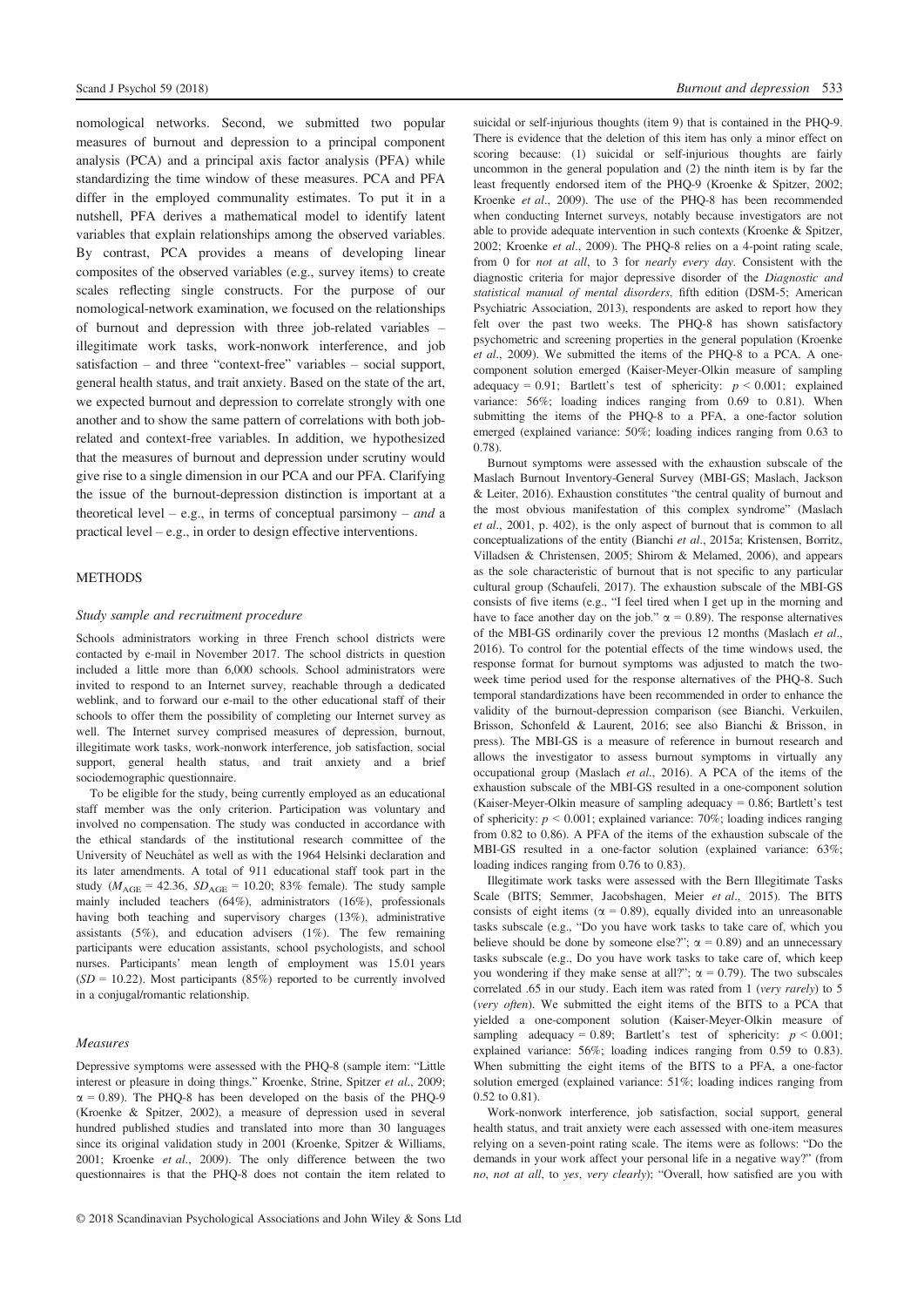your job?" (from not satisfied at all to extremely satisfied); "When difficulties arise in your life, to which extent do you feel supported by the people that are close to you" (from not supported at all to extremely supported); "How would you describe your general state of health?" (from very poor to very good); "In my daily life, I am generally ..." (from serene and relaxed to anxious and worried). One-item measures are less time-consuming and less monotonous for respondents than multiple-item measures (Hoeppner, Kelly, Urbanoski & Slaymaker, 2011). Moreover, as far as unidimensional or global constructs are concerned, single-item measures have shown similar predictive validity compared to multipleitem measures in psychological and medical research (e.g., Cheung & Lucas, 2014; Hoeppner et al., 2011; Woods & Hampson, 2005).

## Data analyses

We examined the overlap in the measures of burnout and depression using correlation analysis, PCA, and PFA. We investigated the overlap in the nomological networks of burnout and depression using correlation analysis, cluster analysis, chi-square test, analysis of variance (ANOVA), and Dunnett's T3 as a post hoc test. Cluster analysis allows for the grouping of a set of observations in such a way that observations in the same group are more similar to each other than to those in other groups (Bianchi, Schonfeld & Laurent, 2015b). The similarities in question concern characteristics of interest or classifiers. In our cluster analysis, burnout and depression were employed as classifiers. We followed a procedure in which the number of cluster(s) is not pre-specified. Schwarz's Bayesian information criterion was our clustering criterion. Cluster analysis is frequently used to identify groups of individuals characterized by the same psychological or behavioral profile (e.g., Ahola et al., 2014).

# RESULTS

The correlations among the main study variables are displayed in Table 1. Burnout was found to correlate strongly with depression (raw correlation: 0.78; disattenuated correlation: 0.88). The correlations attached to burnout and those attached to depression were of the same orders of magnitude. As an illustration, job satisfaction correlated  $-0.56$  with burnout and  $-0.55$  with depression. The mean difference between the correlations attached to burnout and those attached to depression was 0.03. Burnout correlated on average 0.55, and depression 0.53, with job-related variables. While the measures of burnout (five items) and depression (eight items) each showed an  $\alpha$  of 0.89, the combination of their items resulted in an  $\alpha$  of 0.93.

Our PCA and PFA of the five burnout items and the eight depression items both yielded a one-dimension solution (Table 2). With a value of 0.95, the Kaiser-Meyer-Olkin measure was suggestive of "superb" sampling adequacy (Field, 2009). Bartlett's test of sphericity was statistically significant at  $p \le 0.001$ . The burnout-depression component resulting from the PCA correlated 0.93 with original burnout scores and 0.96 with original depression scores. The burnout-depression factor resulting from the PFA correlated 0.93 with original burnout scores and 0.95 with original depression scores.

Three different participant profiles emerged from our cluster analysis (Table 3): "low" burnout/depression (Cluster 1), "medium" burnout/depression (Cluster 2), and "high" burnout/ depression (Cluster 3). The silhouette measure of cohesion and separation was indicative of good cluster quality (values comprised between 0.50 and 1.00). ANOVAs revealed an effect of cluster membership on burnout,  $F(2, 908) = 1493.05$ ,  $p < 0.001$ , partial

Table 2. Summary ( $N = 911$ ) of the principal component analysis (PCA) and the principal axis factor analysis (PFA) of the exhaustion subscale of the Maslach Burnout Inventory–General Survey (burnout) and the PHQ–8 (depression)

| Items                                                                                                      | <b>PCA</b><br>Component<br>matrix | <b>PFA</b><br>Factor<br>matrix |
|------------------------------------------------------------------------------------------------------------|-----------------------------------|--------------------------------|
| Burnout 1 – Feeling emotionally drained from<br>one's work                                                 | 0.81                              | 0.80                           |
| Burnout $2$ – Feeling used up at the end of the<br>workday                                                 | 0.75                              | 0.72                           |
| Burnout $3$ – Feeling tired when getting up in the<br>morning and having to face another day on the<br>job | 0.76                              | 0.74                           |
| Burnout 4 – Working all day being really a<br>strain for oneself                                           | 0.76                              | 0.74                           |
| Burnout $5$ – Feeling burned out from one's<br>work                                                        | 0.81                              | 0.79                           |
| Depression $1 -$ Anhedonia                                                                                 | 0.72                              | 0.69                           |
| Depression 2 – Depressed mood                                                                              | 0.79                              | 0.77                           |
| Depression $3$ – Sleep disturbance                                                                         | 0.70                              | 0.67                           |
| Depression $4$ – Fatigue and loss of energy                                                                | 0.80                              | 0.79                           |
| Depression $5 -$ Appetite alteration                                                                       | 0.69                              | 0.65                           |
| Depression $6 -$ Guilt/worthlessness                                                                       | 0.68                              | 0.64                           |
| Depression $7 -$ Cognitive impairment                                                                      | 0.71                              | 0.68                           |
| Depression $8 -$ Psychomotor malfunction                                                                   | 0.64                              | 0.60                           |
| Initial eigenvalue                                                                                         | 7.16                              | 6.68                           |
| Explained variance (%)                                                                                     | 55                                | 51                             |
| Kaiser–Meyer–Olkin measure of sampling<br>adequacy                                                         | 0.95                              |                                |
| Bartlett's test of sphericity                                                                              | ${}_{0.001}$                      |                                |

Table 1. Means (M), standard deviations (SD), and correlations among the main study variables ( $N = 911$ )

|    |                                   | $\boldsymbol{M}$ | <i>SD</i> |      | 3.                       | 4.                       |                          | 6.                       | 7.      | 8.      |
|----|-----------------------------------|------------------|-----------|------|--------------------------|--------------------------|--------------------------|--------------------------|---------|---------|
| 1. | Burnout $(0-3)$                   | 1.25             | 0.84      | 0.78 | 0.52                     | 0.58                     | $-0.56$                  | $-0.23$                  | $-0.53$ | 0.42    |
| 2. | Depression $(0-3)$                | 1.01             | 0.72      |      | 0.46                     | 0.58                     | $-0.55$                  | $-0.28$                  | $-0.56$ | 0.47    |
| 3. | Illegitimate work tasks $(1-5)$   | 3.30             | 0.85      |      | $\overline{\phantom{a}}$ | 0.48                     | $-0.46$                  | $-0.25$                  | $-0.29$ | 0.23    |
| 4. | Work-nonwork interference $(1-7)$ | 4.29             | 1.98      |      |                          | $\overline{\phantom{a}}$ | $-0.48$                  | $-0.25$                  | $-0.43$ | 0.41    |
| 5. | Job satisfaction $(1-7)$          | 4.66             | 1.30      |      |                          |                          | $\overline{\phantom{a}}$ | 0.32                     | 0.41    | $-0.32$ |
| 6. | Social support $(1-7)$            | 4.79             | 1.62      |      |                          |                          |                          | $\overline{\phantom{a}}$ | 0.23    | $-0.18$ |
| 7. | General health status (1–7)       | 4.94             | 1.24      |      |                          |                          |                          |                          |         | $-0.39$ |
| 8. | Trait anxiety $(1-7)$             | 4.06             | 1.75      |      |                          |                          |                          |                          |         |         |

*Note:* All correlations are significant at  $p < 0.001$ .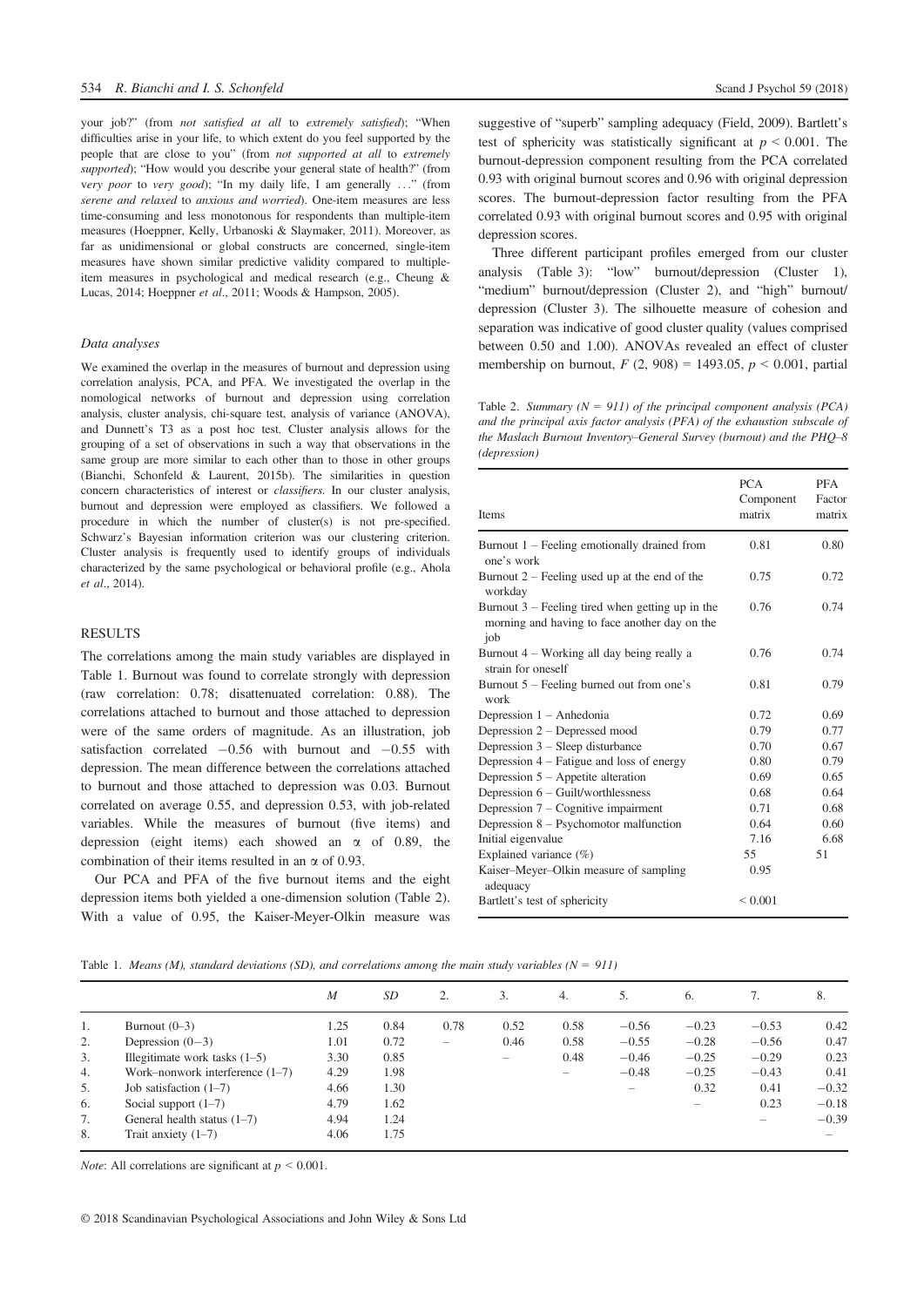|                                   | Cluster 1<br>"Low"<br>burnout/<br>depression<br>$n = 396$ |       | Cluster 2<br>"Medium"<br>burnout/<br>depression<br>$n = 365$ |       | Cluster 3<br>"High"<br>burnout/<br>depression<br>$n = 150$ |       |
|-----------------------------------|-----------------------------------------------------------|-------|--------------------------------------------------------------|-------|------------------------------------------------------------|-------|
|                                   |                                                           |       |                                                              |       |                                                            |       |
|                                   | M                                                         | SD    | M                                                            | SD    | $\boldsymbol{M}$                                           | SD    |
| <b>Burnout</b>                    | 0.52                                                      | 0.36  | 1.50                                                         | 0.47  | 2.55                                                       | 0.36  |
| Depression                        | 0.40                                                      | 0.29  | 1.21                                                         | 0.40  | 2.17                                                       | 0.39  |
| Illegitimate work tasks           | 2.88                                                      | 0.82  | 3.47                                                         | 0.73  | 3.98                                                       | 0.59  |
| Work-nonwork<br>interference      | 3.06                                                      | 1.72  | 4.91                                                         | 1.65  | 6.05                                                       | 1.19  |
| Job satisfaction                  | 5.36                                                      | 1.01  | 4.39                                                         | 1.11  | 3.44                                                       | 1.24  |
| Social support                    | 5.18                                                      | 1.50  | 4.61                                                         | 1.64  | 4.20                                                       | 1.62  |
| General health status             | 5.57                                                      | 0.92  | 4.74                                                         | 1.01  | 3.76                                                       | 1.43  |
| Trait anxiety                     | 3.27                                                      | 1.62  | 4.44                                                         | 1.54  | 5.19                                                       | 1.59  |
| Age                               | 43.66                                                     | 9.97  | 41.33                                                        | 10.01 | 41.45                                                      | 10.93 |
| Length of employment              | 15.70                                                     | 10.16 | 14.28                                                        | 9.95  | 14.99                                                      | 10.97 |
|                                   | $\%$                                                      |       | $\%$                                                         |       | $\%$                                                       |       |
| Female sex                        | 77                                                        |       | 87                                                           |       | 89                                                         |       |
| Conjugal/romantic<br>relationship | 85                                                        |       | 85                                                           |       | 83                                                         |       |

Table 3. Characteristics of the identified clusters – with burnout and depression as classifiers

Note: M: mean; SD: standard deviation.

 $\eta^2 = 0.77$ , depression, F (2, 908) = 1467.66, p < 0.001, partial  $\eta^2$  = 0.76, illegitimate work tasks,  $F(2, 908)$  = 131.99,  $p < 0.001$ , partial  $\eta^2 = 0.23$ , work-nonwork interference,  $F(2, 908) = 229.37$ ,  $p \le 0.001$ , partial  $\eta^2 = 0.34$ , job satisfaction,  $F(2, 908) = 186.95$ ,  $p < 0.001$ , partial  $\eta^2 = 0.29$ , social support,  $F(2, 908) = 25.39$ ,  $p < 0.001$ , partial  $\eta^2 = 0.05$ , general health status,  $F(2, 908) =$ 171.60,  $p < 0.001$ , partial  $\eta^2 = 0.27$ , trait anxiety,  $F(2, 908) =$ 98.44,  $p < 0.001$ , partial  $\eta^2 = 0.18$ , and age,  $F(2, 908) = 5.70$ ,  $p = 0.003$ , partial  $\eta^2 = 0.01$ . No effect of group membership on length of employment was found,  $F(2, 908) = 1.85$ ,  $p = 0.16$ , partial  $n^2 = 0.00$ .

Dunnett's T3 indicated that the three clusters differed from each other in terms of burnout, depression, illegitimate work tasks, work-nonwork interference, job satisfaction, social support, general health status, and trait anxiety. Age only differed between Cluster 1 and Cluster 2,  $p = 0.004$ . Overall, scores on "negative" variables (i.e., burnout, depression, illegitimate work tasks, worknonwork interference, and trait anxiety) increased from Cluster 1 to Cluster 2, and from Cluster 2 to Cluster 3, whereas scores on "positive" variables (i.e., job satisfaction, social support, and general health status) decreased from Cluster 1 to Cluster 2, and from Cluster 2 to Cluster 3. Chi-square tests showed that cluster membership was associated with sex,  $\gamma^2$  (2) = 18.99, p < 0.001, but was independent of respondents' involvement in a conjugal/ romantic relationship,  $\chi^2$  (2) = 0.35, p = 0.84.

In Cluster 3, 94% of the participants reported experiencing burnout symptoms *more than half the days* (scores ranging from 2 to 3), and the mean burnout score was 2.55  $(SD = 0.36)$ . In this cluster, however, both the median and the mode attached to job satisfaction was  $4 - a$  score corresponding to the central point of the job satisfaction rating scale. No fewer than 53% of the participants in Cluster 3 exhibited job satisfaction scores indicative of at least medium satisfaction in the job.

# DISCUSSION

In this study, we addressed the issue of the burnout-depression distinction by: (1) further examining the nomological networks attached to the two entities; and (2) submitting two popular measures of burnout and depression to a PCA and a PFA. As anticipated, burnout showed questionable discriminant validity vis-à-vis depression.

#### First, burnout was found to strongly correlate with depression

The magnitude of the correlation that we observed between the MBI-GS exhaustion subscale and the PHQ-8 is comparable to the magnitudes of the correlations commonly obtained when two measures of burnout or two measures of depression (i.e., two measures of the same construct) are correlated with one another (Bianchi, Rolland & Salgado, 2018; Shirom & Melamed, 2006). Our finding adds to a growing body of evidence suggesting that burnout and depression correlate to a problematically high degree, especially when attention is paid to assess the two entities within the same time window (e.g., Bianchi & Brisson, in press; Bianchi et al., 2016).

Maslach and Leiter (2016, p. 107) recently argued that the "high correspondence of burnout and depression" in studies relying on depressive symptom scales like the PHQ-8/PHQ-9 was misleading, because such measures are "heavily weighted towards fatigue" and "fail to capture the full complexity of clinical depression." In our estimation, the argument Maslach and Leiter (2016) advanced is spurious. That depression scales include items pertaining to fatigue is fully justified given that fatigue is an integral part of depression's diagnostic criteria (American Psychiatric Association, 2013). Fatigue is even a pivotal symptom in subtypes of depression such as depression with atypical features<sup>2</sup> (Gold & Chrousos, 2002; Quitkin, 2002) and is often the presenting complaint when a depressed individual seeks care (American Psychiatric Association, 2013). Furthermore, contrary to what Maslach and Leiter (2016) suggest, the items of depressive symptom scales like the PHQ-8/ PHQ-9 closely reflect established diagnostic criteria for clinical depression (American Psychiatric Association, 2013; Kroenke et al. 2009). The PHQ-9 "consists of the actual 9 criteria upon which the diagnosis of DSM-IV depressive disorders is based" (Kroenke *et al.*, 2001, p. 606)<sup>3</sup> and thus covers depressive symptoms in their variety; as previously mentioned, the PHQ-8 only differs from the PHQ-9 by the omission, for interventional and ethical reasons, of one item dedicated to suicidal or self-injurious thoughts (Kroenke & Spitzer, 2002; Kroenke et al., 2009). Clearly, depression researchers cannot be held accountable for the fact that burnout has been defined and assessed based on symptoms that are characteristic of depression. Depression has been described and (psychometrically) studied long before the emergence of the burnout construct (Beck, Ward, Mendelson, Mock & Erbaugh, 1961; Bianchi et al., 2015a; Lorr, 1954). When pointing out that the content of burnout and depression scales show explicit similarities, Maslach and Leiter (2016) do not do much more than inadvertently recognizing the overlap of burnout with depression.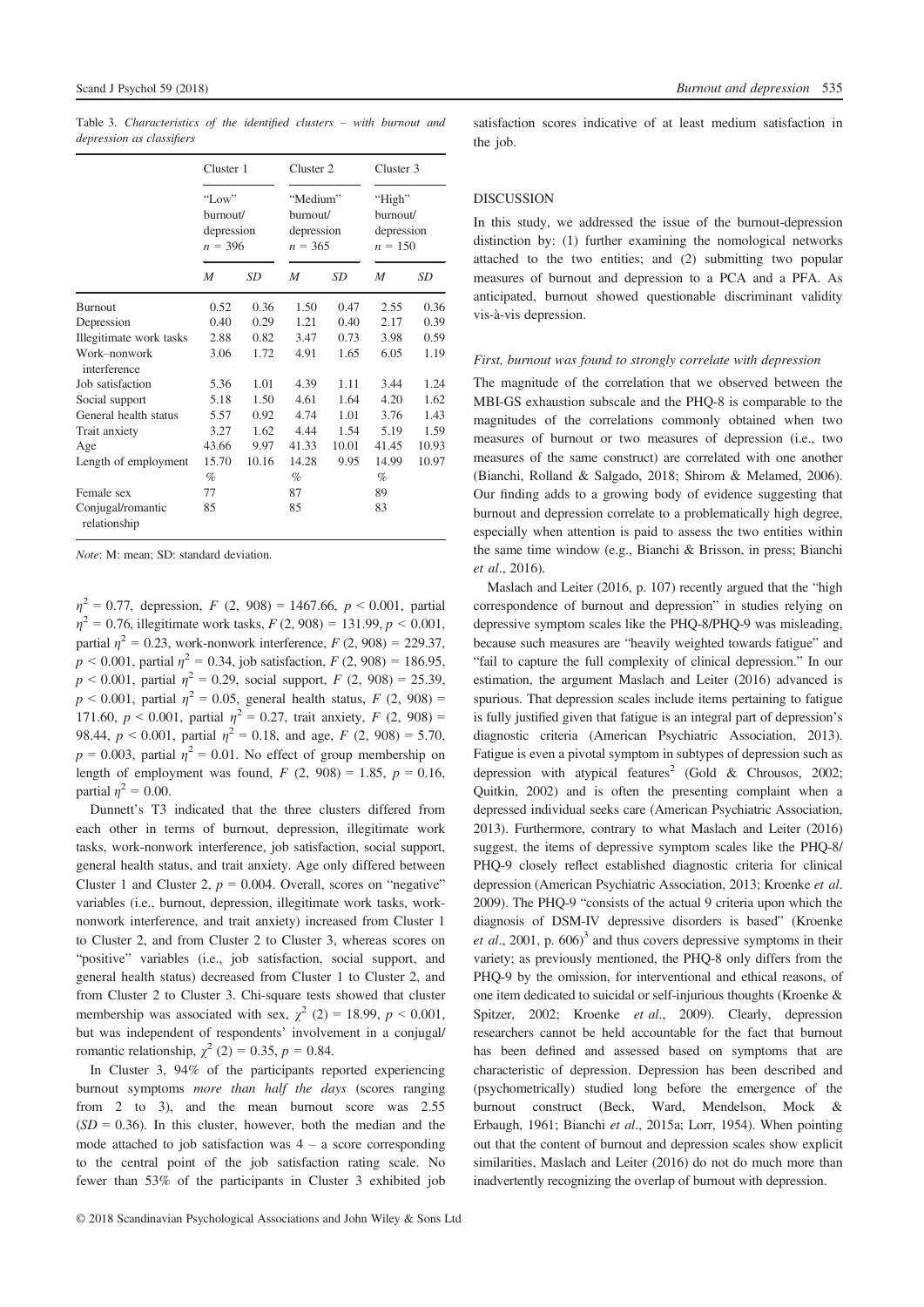# Second, we found that burnout and depression exhibited overlapping nomological networks

This result was obtained both when job-related variables – illegitimate work tasks, work-nonwork interference, and job satisfaction – and "context-free" variables – social support, general health status, and trait anxiety – were examined. Remarkably, the average correlations of burnout and depression with job-related variables were almost identical. In addition, burnout correlated much more strongly with depression than with any of the jobrelated variables under scrutiny. On the whole, our findings question the idea that: (1) burnout is primarily associated with jobrelated variables, and only secondarily with "context-free" variables; and (2) burnout is more closely linked to job-related variables than depression (Bianchi & Laurent, 2018; Bianchi, Truchot, Laurent, Brisson & Schonfeld, 2014; Hakanen & Bakker, 2017; Maslach et al., 2001).

In our study, interestingly, more than two-thirds of the variance in burnout was not explained by job satisfaction, and 53% of the individuals in the "high" burnout/depression cluster (Cluster 3) reported at least medium levels of job satisfaction. As a reminder, more than nine of 10 individuals in Cluster 3 experienced burnout symptoms more than half the days. It is worth dwelling on this set of findings for a moment. If burnout, as operationalized in the MBI-GS, truly reflects "a crisis in one's relationship with work" (Maslach et al., 2016, p. 21), marked by vocational frustration and negative attitudes toward the job (Maslach & Leiter, 2016; Maslach et al., 2001), one could expect burnout to be largely incompatible with job satisfaction. One could even expect job dissatisfaction to be a basic aspect of burnout (see Schaufeli & Enzmann, 1998). Our results are rather inconsistent with such expectations, suggesting that (lack of) pleasure and achievement in non-occupational domains may play a greater role in burnout than generally assumed (see also Gauche, de Beer & Brink, 2017, and Verweij, van der Heijden, van Hooff et al., 2017). It is noteworthy that our results regarding the link between burnout and job satisfaction are not at all uncommon. In a meta-analysis of nearly 500 studies with a combined sample size of over 250,000 individuals, Faragher, Cass, and Cooper (2005) found that less than one-quarter of the variance in burnout was accounted for by job satisfaction. In another meta-analytic study, Alarcon (2011) found that job satisfaction shared 26% of its variance with exhaustion.<sup>4</sup> All in all, such findings support the view that burnout is not only about meeting one's occupational needs (Bianchi & Laurent, 2018; Marchand, Durand, Haines & Harvey, 2015).

# Third, the items of our measures of burnout and depression turned out to load on a single dimension, both in our PCA and our PFA

These results contrast with those highlighted in past research. In an influential study of 307 healthcare workers, Leiter and Durup (1994) submitted the MBI (22-item version), the Beck Depression Inventory, and the Profile of Mood States to confirmatory factor analyses (CFAs). The authors concluded that burnout and depression were best-modeled as two second-order factors. The study, however, had important limitations, such as the poor fit of the constructed models or the assessment of burnout and depressive symptoms within highly different time windows – one year for burnout symptoms versus (at most) two weeks for depressive symptoms. Moreover, notwithstanding the abovementioned limitations, Leiter and Durup (1994) found a strong correlation (0.72) between their two second-order factors. Such a degree of correlation is not suggestive of discriminant validity (Ong & van Duimen, 2007).

In another frequently-cited study, involving 154 Dutch teachers, Bakker et al. (2000) conducted a series of CFAs based on the items of the MBI (modified 20-item version) and the Center for Epidemiological Studies Depression scale. The authors affirmed that their CFAs provided "strong evidence for the discriminant validity of burnout and depression" (Bakker et al., 2000, p. 261). Unfortunately, the authors did not test the notion that emotional exhaustion and depression items load on the same latent variable despite the fact that emotional exhaustion correlated more strongly with depression than with depersonalization and personal accomplishment – two putative components of burnout under examination in their study. In addition, as was the case for Leiter and Durup's (1994) study, burnout and depressive symptoms were assessed over different periods of time. It should also be noted that we relied on a much larger study sample than Leiter and Durup (1994) and Bakker et al. (2000), employed different analytical techniques, and used other measures of burnout and depressive symptoms, namely, the exhaustion subscale of the MBI-GS and the PHQ-8. Importantly, we controlled for symptom time period.

# Fourth, burnout and depression were found to cluster together

Our results are in keeping with the results of previous clusteranalytic studies. For instance, in a three-wave, seven-year study conducted in Finland, Ahola et al. (2014) found that burnout and depressive symptoms increased, decreased, or remained stable together over time. Burnout-depression clustering was also documented by Bianchi et al. (2015b) in a two-wave, 21-month study carried out in France and, more recently, by Bianchi and Brisson (in press) in a cross-sectional study conducted in Switzerland. These different studies consistently indicate that burnout and depression involve the same symptom profiles.

# Study limitations

Our study has at least three limitations. First, we focused only on educational staff, in only one country – France. While this state of affairs fosters the homogeneity of the study sample, it limits the external validity of our findings. Second, our recruitment procedure did not allow us to estimate the response rate to our survey. Thus, our participants may have presented with specific characteristics, for instance in terms of psychological and somatic health status. Third, because our study was cross-sectional, we were not able to examine the nomological networks of burnout and depression from a diachronic perspective.

It might be argued that our choice to assess burnout on the exclusive basis of the exhaustion subscale of the MBI-GS constitutes another limitation to the conducted study. Indeed, the MBI-GS initially includes two additional subscales, dedicated to the assessment of so-called cynicism – also known as depersonalization – and professional inefficacy – also termed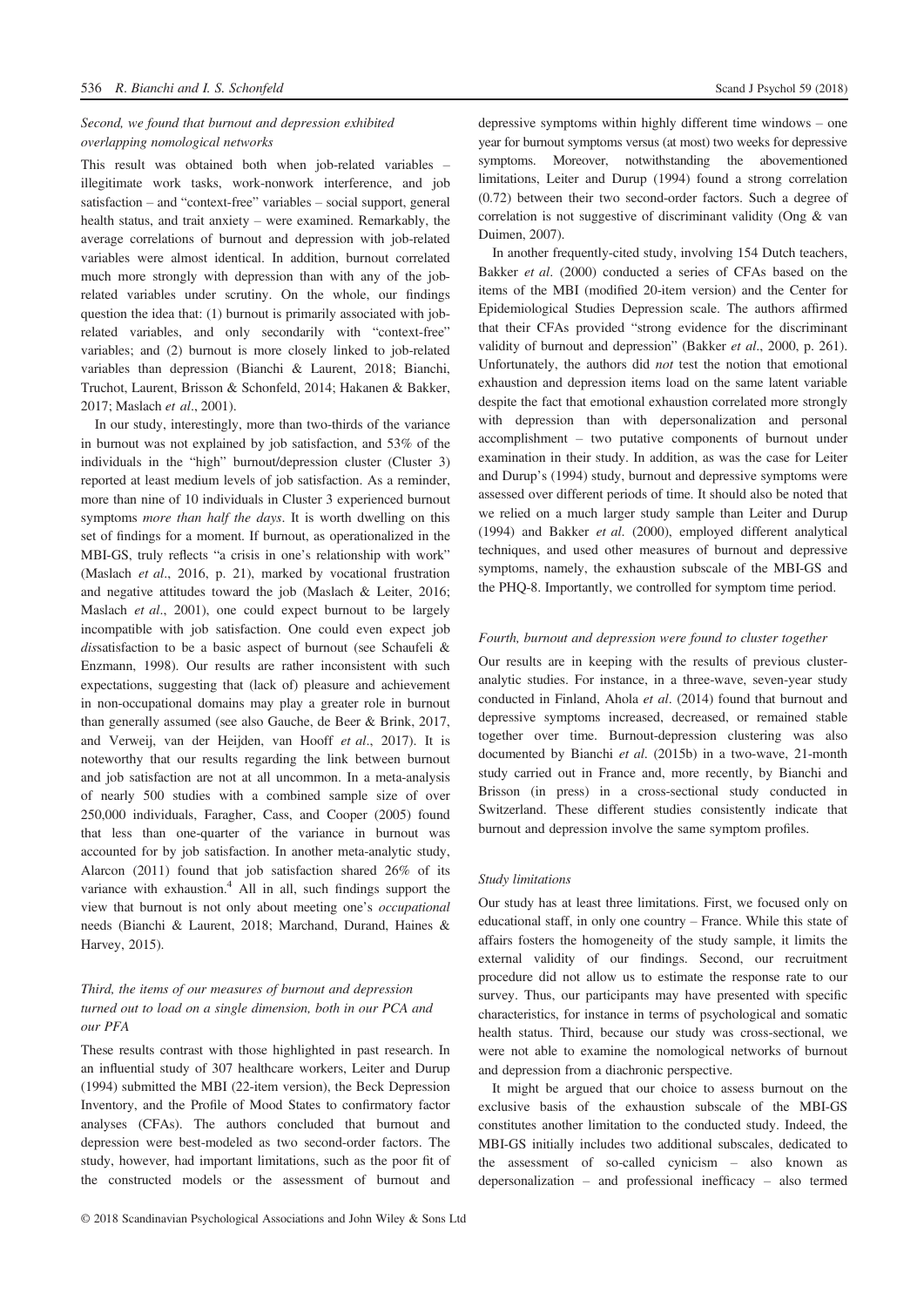diminished personal accomplishment (Maslach et al., 2016). Such a criticism would be questionable for a number of reasons. First, only exhaustion has elicited definitional consensus among burnout researchers (Kristensen et al., 2005; Shirom & Melamed, 2006). Second, both the conceptualization and operationalization of cynicism/depersonalization have been shown to be problematic (Bianchi et al., in press; Shirom & Melamed, 2006; Wheeler, Vassar, Worley & Barnes, 2011) and the status of professional inefficacy/diminished personal accomplishment within the burnout syndrome has long been an object of controversy (Bianchi et al., 2014; Schaufeli & Salanova, 2007). In a 440-participant study conducted by Maslach and Leiter (2008), for instance, professional inefficacy and exhaustion showed a weak, nonsignificant correlation. In such a context, unsurprisingly, many investigators have chosen to focus only on exhaustion when investigating burnout (e.g., Marchand et al., 2015; Tuithof, ten Have, M., Beekman et al., 2017). Third, given that exhaustion is thought to give rise to cynicism and professional inefficacy (see Taris, Le Blanc, Schaufeli & Schreurs, 2005, p. 248; see also Maslach et al., 2001, p. 403), demonstrating that exhaustion overlaps with depression is sufficient to affirm that burnout is a depressive condition. If exhaustion overlaps with depression, then cynicism and professional inefficacy can be parsimoniously viewed as by-products of depression (American Psychiatric Association, 2013; Bianchi et al., in press).<sup>5</sup> Irritability, resentful detachment, and the feeling of "not caring anymore" (what cynicism/depersonalization is about) are common in depressed individuals (American Psychiatric Association, 2013; Judd, Schettler, Coryell, Akiskal & Fiedorowicz, 2013). Failure to meet occupational and interpersonal responsibilities or to derive a sense of achievement from them (what professional inefficacy/ diminished personal accomplishment is about) is observed among depressed individuals (American Psychiatric Association, 2013; Beck & Alford, 2009; Ford, Cerasoli, Higgins & Decesare, 2011).

# CONCLUDING REMARKS

In the present study, burnout and depression were found to: (1) correlate highly with one another; (2) cluster together; (3) overlap in terms of nomological networks; and (4) be underlain by a single latent dimension. Consistent with a growing corpus of evidence, our work suggests that burnout is better conceived of as a depressive condition than as a distinct entity.

For more than 40 years, burnout researchers have struggled to define their syndrome of interest and distinguish it from longstudied stress-related conditions such as depression (Brill, 1984; Schaufeli & Enzmann, 1998; Shirom, 2005). A number of arguments have been put forward to justify the burnout-depression distinction (e.g., Maslach et al., 2001; Pines & Aronson, 1988). These arguments, however, have been found to be mistaken when closely scrutinized (e.g., Bianchi, Schonfeld et al., 2018; Bianchi et al., in press). For instance, an argument employed to distinguish burnout from depression has consisted in contrasting the so-called "social focus" of burnout research with a supposedly "individual focus" of depression research (Maslach et al., 2001; Pines & Aronson, 1988). This argument has been shown to be both empirically groundless and epistemologically spurious (Bianchi, Schonfeld, et al., 2018). Depression has been investigated within a social approach in countless studies and there is compelling evidence that depression is associated with a variety of social-level determinants and outcomes (Berkman, Glass, Brissette & Seeman, 2000; Link & Phelan, 1995; Lund, Brooke-Sumner, Baingana et al., 2018; Rosenquist, Fowler & Christakis, 2011; Schonfeld & Chang, 2017). More fundamentally, a difference in the perspectives adopted on given syndromes (e.g., individual versus social) should not be confused with a difference between the syndromes themselves (Bianchi, Schonfeld & Laurent, 2017). Burnout and depression can be examined from either an individual or a social standpoint.

The elephant in the room is that both the etiology and the symptom picture ascribed to burnout are characteristic of depression. Unresolvable stress – the putative cause of burnout – constitutes a basic depressogenic factor in our species and exhaustion – the core of burnout – reflects in this context a basic aspect of depressive symptomatology (Bianchi et al., in press; Breier et al., 1987; Brown & Harris, 1978; Kendler, Karkowski & Prescott, 1999; McGonagle & Kessler, 1990; Nesse, 2000; Pryce et al., 2011; Seligman, 1975; Schneiders, Nicolson, Berkhof, Feron, van Os & deVries, 2006; Willner et al., 2013).<sup>6</sup> The discrepancy between positive and negative affect described as nodal in burnout (e.g., Maslach & Leiter, 1997) is the principle of depressed mood and depression (see Bianchi, Schonfeld, et al., 2018; see also Rolls, 2016).

The view that burnout and depression are distinct entities may thus reflect the jangle fallacy, that is, the erroneous assumption that two constructs are dissimilar because they are labeled differently (Bianchi et al., in press). The jangle fallacy is likely to occur when a supposedly new construct is released without a careful consideration of the existing literature (Fogarty & Perera, 2016). Judging from the seminal articles on burnout (e.g., Freudenberger, 1974; Maslach, 1976), no comprehensive review of the literature dedicated to already described stress-related conditions was conducted prior to the release of the construct. The pioneering phase of burnout research was dominated by a data-driven, "atheoretical" approach to ill-health (Maslach et al., 2001; Schaufeli & Enzmann, 1998) that essentially ignored the extensive research on stress and depression carried out in psychiatry, neurobiology, and behavioral psychology.7

In conclusion, we recommend that burnout researchers consider the fundamental link between stress and depression as well as the basic functions of mood and emotions when reflecting on their phenomenon of interest. Arguably burnout has been a socioculturally appealing notion. The buzz surrounding burnout, however, should not render investigators deaf to the major problems affecting the construct.

# **NOTES**

<sup>&</sup>lt;sup>1</sup> The impossibility of actively neutralizing stressors is synonymous with an impossibility of producing rewarding, or punishment-inhibiting, actions. It is well established that such states of impotence and entrapment are fundamentally depressogenic (Pizzagalli, 2014; Rolls, 2016).

 $2$  The term *atypical*, as employed in this context, has historical significance and "does not connote an uncommon or unusual clinical presentation" (American Psychiatric Association, 2013, p. 152).

The diagnostic criteria on which the PHQ-9 is based did not change between the era of the DSM-IV and that of the DSM-5.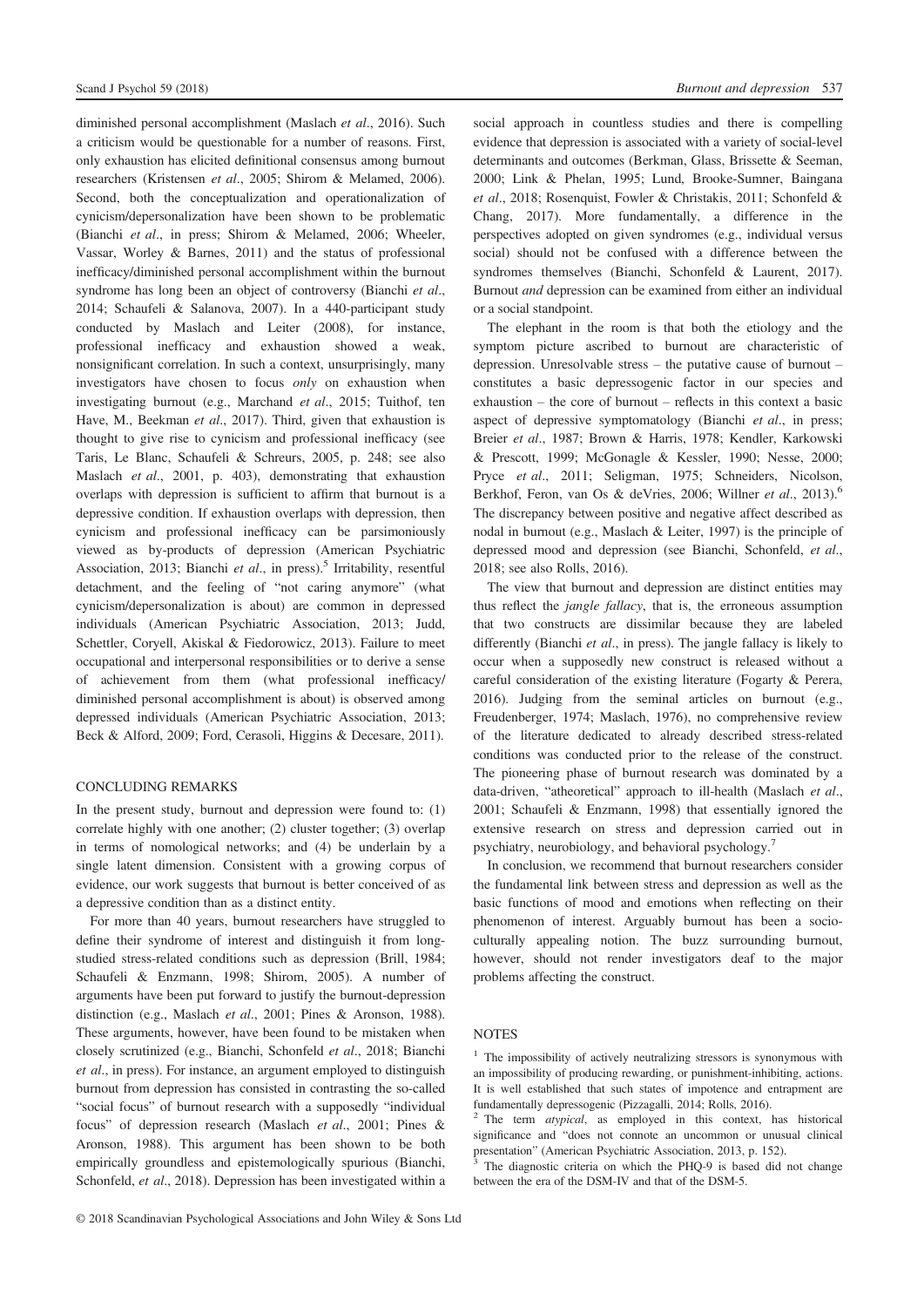<sup>4</sup> In Alarcon's (2011) meta-analysis, cynicism and diminished professional efficacy, two putative characteristics of burnout, were found to respectively share 22% and 15% of their variance with job satisfaction.

It is worthy of note that: (1) exhaustion has generally been found to correlate (much) more strongly with depression than with cynicism/ depersonalization or professional inefficacy/diminished personal accomplishment (Bianchi et al., 2015a); and (2) depersonalization and diminished personal accomplishment are about as closely related to exhaustion as they are related to depression (Schonfeld, Verkuilen, & Bianchi, 2017).

<sup>6</sup> In order to apprehend the overlap of burnout with depression, it is key to take into account the dynamic nature of depression (Wichers, 2014) and to coordinate dimensional and categorical approaches to depression (Haslam, Holland, & Kuppens, 2012; Pickles & Angold, 2003). Clinical depression only reflects a fragment – the high end – of the depression continuum.

Needless to say, the contextualization of one's work within the relevant literature is a minimal methodological requirement in both quantitative and qualitative research (Elliott, Fischer, & Rennie, 1999; Parker, 2004).

# **REFERENCES**

- Ahola, K., Hakanen, J., Perhoniemi, R. & Mutanen, P. (2014). Relationship between burnout and depressive symptoms: A study using the person-centred approach. Burnout Research, 1, 29–37.
- Ahola, K., Honkonen, T., Virtanen, M., Kivimäki, M., Isometsä, E., Aromaa, A. & Lönnqvist, J. (2007). Interventions in relation to occupational burnout: The population-based health 2000 study. Journal of Occupational and Environmental Medicine, 49, 943–952.
- Alarcon, G. M. (2011). A meta–analysis of burnout with job demands, resources, and attitudes. Journal of Vocational Behavior, 79, 549–562.
- American Psychiatric Association (2013). Diagnostic and statistical manual of mental disorders (5th edn). Washington, DC: American Psychiatric Publishing.
- Beck, A. T. & Alford, B. A. (2009). Depression: Causes and treatment (2nd edn). Philadelphia, PA: University of Pennsylvania Press.
- Beck, A. T., Ward, C. H., Mendelson, M. M., Mock, J. J. & Erbaugh, J. J. (1961). An inventory for measuring depression. Archives of General Psychiatry, 4, 561–571.
- Berkman, L. F., Glass, T., Brissette, I. & Seeman, T. E. (2000). From social integration to health: Durkheim in the new millennium. Social Science & Medicine, 51, 843–857.
- Bianchi, R. & Brisson, R. (in press). Burnout and depression: Causal attributions and construct overlap. Journal of Health Psychology. <https://doi.org/10.1177/1359105317740415>
- Bianchi, R. & Laurent, E. (2018). Editorial commentary: Burnout in cardiology—going to the heart of the misunderstanding. Trends in Cardiovascular Medicine, 28, 8–9.
- Bianchi, R., Rolland, J.-P. & Salgado, J. F. (2018). Burnout, depression, and borderline personality: A 1,163-participant study. Frontiers in Psychology, 8, 2336.<https://doi.org/10.3389/fpsyg.2017.02336>.
- Bianchi, R., Schonfeld, I. S. & Laurent, E. (2014). Is burnout a depressive disorder? A reexamination with special focus on atypical depression. International Journal of Stress Management, 21, 307–324.
- Bianchi, R., Schonfeld, I. S. & Laurent, E. (2015a). Burnout–depression overlap: A review. Clinical Psychology Review, 36, 28–41.
- Bianchi, R., Schonfeld, I. S. & Laurent, E. (2015b). Is burnout separable from depression in cluster analysis? A longitudinal study. Social Psychiatry and Psychiatric Epidemiology, 50, 1005–1011.
- Bianchi, R., Schonfeld, I. S. & Laurent, E. (2017). Burnout or depression: Both individual and social issue. The Lancet, 390, 230. [https://doi.org/](https://doi.org/10.1016/s0140-6736(17)31606-9) [10.1016/s0140-6736\(17\)31606-9.](https://doi.org/10.1016/s0140-6736(17)31606-9)
- Bianchi, R., Schonfeld, I. S. & Laurent, E. (2018). Burnout syndrome and depression. In Y.-K. Kim (Ed.), Understanding depression: Volume 2. Clinical manifestations, diagnosis and treatment (pp. 187–202). Singapore: Springer Nature.
- Bianchi, R., Schonfeld, I. S. & Laurent, E. (in press). Burnout: Moving beyond the status quo. International Journal of Stress Management. <https://doi.org/10.1037/str0000088>
- Bianchi, R., Truchot, D., Laurent, E., Brisson, R. & Schonfeld, I. S. (2014). Is burnout solely job-related? A critical comment. Scandinavian Journal of Psychology, 55, 357–361.
- Bianchi, R., Verkuilen, J., Brisson, R., Schonfeld, I. S. & Laurent, E. (2016). Burnout and depression: Label-related stigma, help-seeking, and syndrome overlap. Psychiatry Research, 245, 91–98.
- Breier, A., Albus, M., Pickar, D., Zahn, T. P., Wolkowitz, O. M. & Paul, S. M. (1987). Controllable and uncontrollable stress in humans: Alterations in mood and neuroendocrine and psychophysiological function. American Journal of Psychiatry, 144, 1419–1425.
- Brill, P. L. (1984). The need for an operational definition of burnout. Family & Community Health: The Journal of Health Promotion & Maintenance, 6, 12–24.
- Brown, G. W. & Harris, T. (1978). Social origins of depression: A study of psychiatric disorder in women. New York: Free Press.
- Cheung, F. & Lucas, R. E. (2014). Assessing the validity of single-item life satisfaction measures: Results from three large samples. Quality of Life Research, 23, 2809–2818.
- Dura, J. R., Stukenberg, K. W. & Kiecolt-Glaser, J. K. (1990). Chronic stress and depressive disorders in older adults. Journal of Abnormal Psychology, 99, 284–290.
- Elliott, R., Fischer, C. T. & Rennie, D. L. (1999). Evolving guidelines for publication of qualitative research studies in psychology and related fields. British Journal of Clinical Psychology, 38, 215–229.
- Faragher, E. B., Cass, M. & Cooper, C. L. (2005). The relationship between job satisfaction and health: A meta-analysis. Occupational and Environmental Medicine, 62, 105–112.
- Field, A. (2009). Discovering statistics using SPSS (and sex and drugs and rock 'n' roll) (3rd edn). London: Sage Publications.
- Fogarty, G. J. & Perera, H. N. (2016). Resilience: Distinct construct or conglomerate of existing traits? Industrial and Organizational Psychology, 9, 422–429.
- Ford, M. T., Cerasoli, C. P., Higgins, J. A. & Decesare, A. L. (2011). Relationships between psychological, physical, and behavioural health and work performance: A review and meta–analysis. Work & Stress, 25, 185–204.
- Freudenberger, H. J. (1974). Staff burnout. Journal of Social Issues, 30, 159–165.
- Gauche, C., de Beer, L. T. & Brink, L. (2017). Exploring demands from the perspective of employees identified as being at risk of burnout. International Journal of Qualitative Studies on Health and Well–Being, 12, 1361783. [https://doi.org/10.1080/17482631.2017.](https://doi.org/10.1080/17482631.2017.1361783) [1361783](https://doi.org/10.1080/17482631.2017.1361783)
- Gold, P. W. & Chrousos, G. P. (2002). Organization of the stress system and its dysregulation in melancholic and atypical depression: High vs low CRH/NE states. Molecular Psychiatry, 7, 254–275.
- Hakanen, J. J. & Bakker, A. B. (2017). Born and bred to burn out: A lifecourse view and reflections on job burnout. Journal of Occupational Health Psychology, 22, 354–364.
- Haslam, N., Holland, E. & Kuppens, P. (2012). Categories versus dimensions in personality and psychopathology: A quantitative review of taxometric research. Psychological Medicine, 42, 903–920.
- Hoeppner, B. B., Kelly, J. F., Urbanoski, K. A. & Slaymaker, V. (2011). Comparative utility of a single–item versus multiple-item measure of self-efficacy in predicting relapse among young adults. Journal of Substance Abuse Treatment, 41, 305–312.
- Judd, L. L., Schettler, P. J., Coryell, W., Akiskal, H. S. & Fiedorowicz, J. G. (2013). Overt irritability/anger in unipolar major depressive episodes: past and current characteristics and implications for long– term course. JAMA Psychiatry, 70, 1171–1180.
- Kendler, K. S., Karkowski, L. M. & Prescott, C. A. (1999). Causal relationship between stressful life events and the onset of major depression. American Journal of Psychiatry, 156, 837–841.
- Kristensen, T. S., Borritz, M., Villadsen, E. & Christensen, K. B. (2005). The Copenhagen Burnout Inventory: A new tool for the assessment of burnout. Work & Stress, 19, 192–207.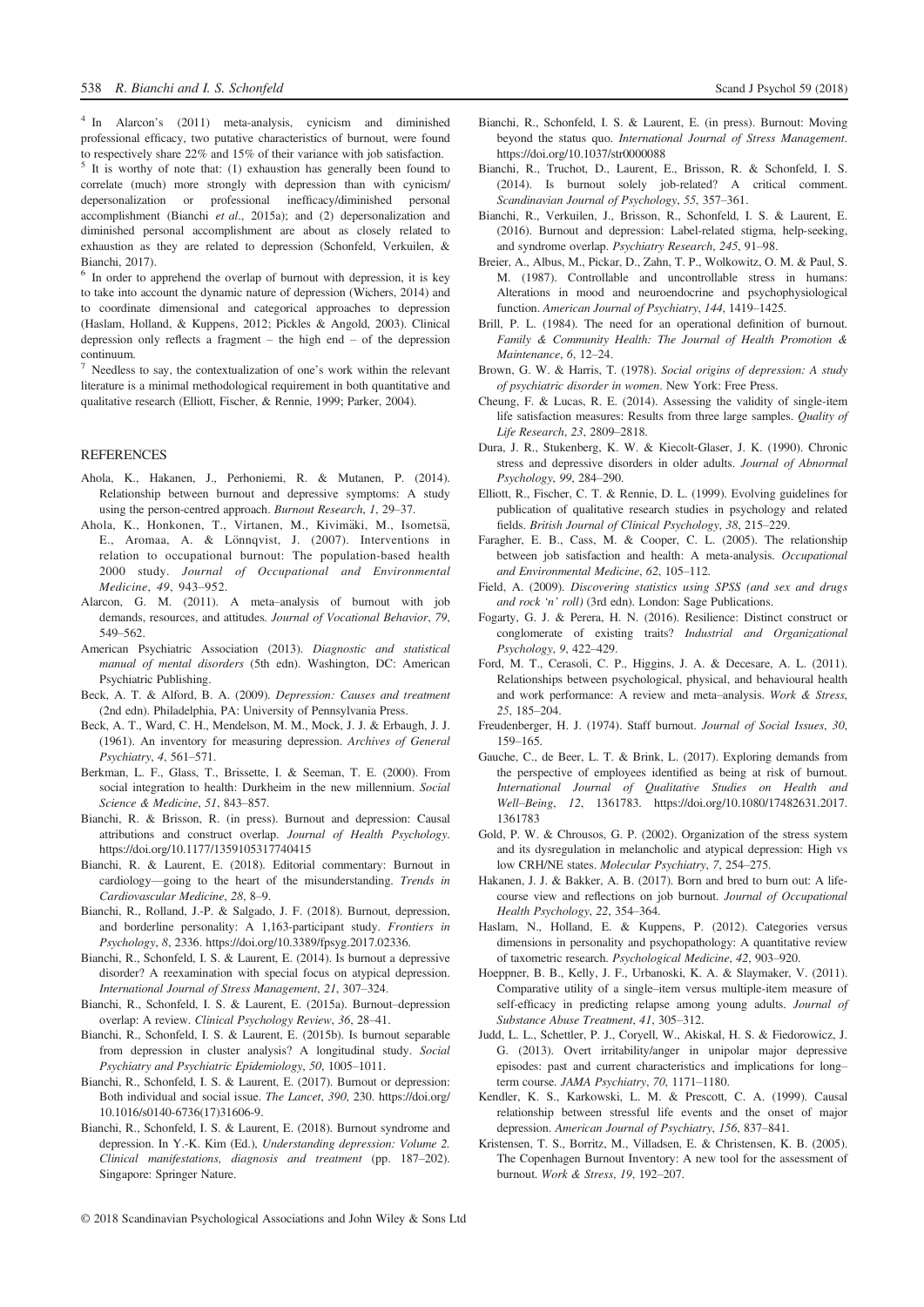- Kroenke, K. & Spitzer, R. L. (2002). The PHQ-9: A new depression diagnostic and severity measure. Psychiatric Annals, 32, 509–515.
- Kroenke, K., Spitzer, R. L. & Williams, J. B. W. (2001). The PHQ-9: Validity of a brief depression severity measure. Journal of General Internal Medicine, 16, 606–613.
- Kroenke, K., Strine, T. W., Spitzer, R. L., Williams, J. B. W., Berry, J. T. & Mokdad, A. H. (2009). The PHQ-8 as a measure of current depression in the general population. Journal of Affective Disorders, 114, 163–173.
- Leiter, M. P. & Durup, J. (1994). The discriminant validity of burnout and depression: A confirmatory factor analytic study. Anxiety, Stress, & Coping, 7, 357–373.
- Link, B. G. & Phelan, J. (1995). Social conditions as fundamental causes of disease. Journal of Health and Social Behavior, 80–94.
- Lorr, M. (1954). Rating scales and check lists for the evaluation of psychopathology. Psychological Bulletin, 51, 119–127.
- Lund, C., Brooke-Sumner, C., Baingana, F., Baron, E. C., Breuer, E., Chandra, P. et al. (2018). Social determinants of mental disorders and the Sustainable Development Goals: A systematic review of reviews. The Lancet Psychiatry, 5, 357–369.
- Marchand, A., Durand, P., Haines, V. III & Harvey, S. (2015). The multilevel determinants of workers' mental health: Results from the SALVEO study. Social Psychiatry and Psychiatric Epidemiology, 50, 445–459.
- Maslach, C. (1976). Burned-out. Human Behavior, 5, 16–22.
- Maslach, C., Jackson, S. E. & Leiter, M. P. (2016). Maslach burnout inventory manual (4th edn). Palo Alto, CA: Consulting Psychologists Press.
- Maslach, C. & Leiter, M. P. (1997). The truth about burnout: How organizations cause personal stress and what to do about it. San Francisco, CA: Jossey-Bass.
- Maslach, C. & Leiter, M. P. (2008). Early predictors of job burnout and engagement. Journal of Applied Psychology, 93, 498–512.
- Maslach, C. & Leiter, M. P. (2016). Understanding the burnout experience: Recent research and its implications for psychiatry. World Psychiatry, 15, 103–111.
- Maslach, C., Schaufeli, W. B. & Leiter, M. P. (2001). Job burnout. Annual Review of Psychology, 52, 397–422.
- McGonagle, K. A. & Kessler, R. C. (1990). Chronic stress, acute stress, and depressive symptoms. American Journal of Community Psychology, 18, 681–706.
- Nesse, R. M. (2000). Is depression an adaptation? Archives of General Psychiatry, 57, 14–20.
- Ong, A. D. & van Duimen, M. H. M. (2007). Oxford handbook of methods in positive psychology. New York: Oxford University Press.
- Parker, I. (2004). Criteria for qualitative research in psychology. Qualitative Research in Psychology, 1, 95–106.
- Pickles, A. & Angold, A. (2003). Natural categories or fundamental dimensions: On carving nature at the joints and the rearticulation of psychopathology. Development and Psychopathology, 15, 529–551.
- Pines, A. & Aronson, E. (1988). Career burnout: Causes and cures. New York: Free Press.
- Pizzagalli, D. A. (2014). Depression, stress, and anhedonia: Toward a synthesis and integrated model. Annual Review of Clinical Psychology, 10, 393–423.
- Pryce, C. R., Azzinnari, D., Spinelli, S., Seifritz, E., Tegethoff, M. & Meinlschmidt, G. (2011). Helplessness: A systematic translational review of theory and evidence for its relevance to understanding and treating depression. Pharmacology & Therapeutics, 132, 242–267.
- Quitkin, F. M. (2002). Depression with atypical features: Diagnostic validity, prevalence, and treatment. The Primary Care Companion to the Journal of Clinical Psychiatry, 4, 94–99.
- Rolls, E. T. (2016). A non–reward attractor theory of depression. Neuroscience & Biobehavioral Reviews, 68, 47–58.
- Rosenquist, J. N., Fowler, J. H. & Christakis, N. A. (2011). Social network determinants of depression. Molecular Psychiatry, 16, 273–281.
- Schaufeli, W. B. (2017). Burnout: A short socio–cultural history. In S. Neckel, A. K. Schaffner, & G. Wagner (Eds.), Burnout, fatigue, exhaustion: An interdisciplinary perspective on a modern affliction (pp. 105–127). Cham: Palgrave Macmillan.
- Schaufeli, W. B. & Enzmann, D. (1998). The burnout companion to study and practice: A critical analysis. London: Taylor & Francis.
- Schaufeli, W. B. & Salanova, M. (2007). Efficacy or inefficacy, that's the question: Burnout and work engagement, and their relationships with efficacy beliefs. Anxiety, Stress & Coping, 20, 177–196.
- Schneiders, J., Nicolson, N. A., Berkhof, J., Feron, F. J., van Os, J. & deVries, M. W. (2006). Mood reactivity to daily negative events in early adolescence: Relationship to risk for psychopathology. Developmental Psychology, 42, 543–554.
- Schonfeld, I. S. & Chang, C.-H. (2017). Occupational health psychology: Work, stress, and health. New York: Springer.
- Schonfeld, I. S., Verkuilen, J. & Bianchi, R. (2017, June 7–10). Confirmatory factor analysis of burnout and depressive symptoms. 12th International Conference on Occupational Stress and Health, Minneapolis, MN, USA.
- Seligman, M. E. P. (1975). Helplessness: On depression, development, and death. San Francisco, CA: W. H. Freeman.
- Semmer, N. K., Jacobshagen, N., Meier, L. L., Elfering, A., Beehr, T. A., Kalin, W. & Tschan, F. (2015). Illegitimate tasks as a source of work stress. Work & Stress, 29, 32–56.
- Shirom, A. (2005). Reflections on the study of burnout. Work & Stress, 19, 263–270.
- Shirom, A. & Melamed, S. (2006). A comparison of the construct validity of two burnout measures in two groups of professionals. International Journal of Stress Management, 13, 176–200.
- Taris, T. W., Le Blanc, P. M., Schaufeli, W. B. & Schreurs, P. J. G. (2005). Are there causal relationships between the dimensions of the Maslach Bburnout inventory? A review and two longitudinal tests. Work & Stress, 19, 238–255.
- Tuithof, M., ten Have, M., Beekman, A., van Dorsselaer, S., Kleinjan, M., Schaufeli, W. B. & de Graaf, R. (2017). The interplay between emotional exhaustion, common mental disorders, functioning and health care use in the working population. Journal of Psychosomatic Research, 100, 8–14.
- Verweij, H., van der Heijden, F. M. M. A., van Hooff, M. L. M., Prins, J. T., Lagro-Janssen, A. L. M., van Ravesteijn, H. & Speckens, A. E. M. (2017). The contribution of work characteristics, home characteristics and gender to burnout in medical residents. Advances in Health Sciences Education, 22, 803–818.
- Wheeler, D. L., Vassar, M., Worley, J. A. & Barnes, L. L. B. (2011). A reliability generalization meta-analysis of coefficient alpha for the Maslach Burnout Inventory. Educational and Psychological Measurement, 71, 231–244.
- Wichers, M. (2014). The dynamic nature of depression: A new microlevel perspective of mental disorder that meets current challenges. Psychological Medicine, 44, 1349–1360.
- Willner, P., Scheel-Krüger, J. & Belzung, C. (2013). The neurobiology of depression and antidepressant action. Neuroscience & Biobehavioral Reviews, 37, 2331–2371.
- Woods, S. A. & Hampson, S. E. (2005). Measuring the Big Five with single items using a bipolar response scale. European Journal of Personality, 19, 373–390.

Received 15 January 2018, accepted 30 April 2018